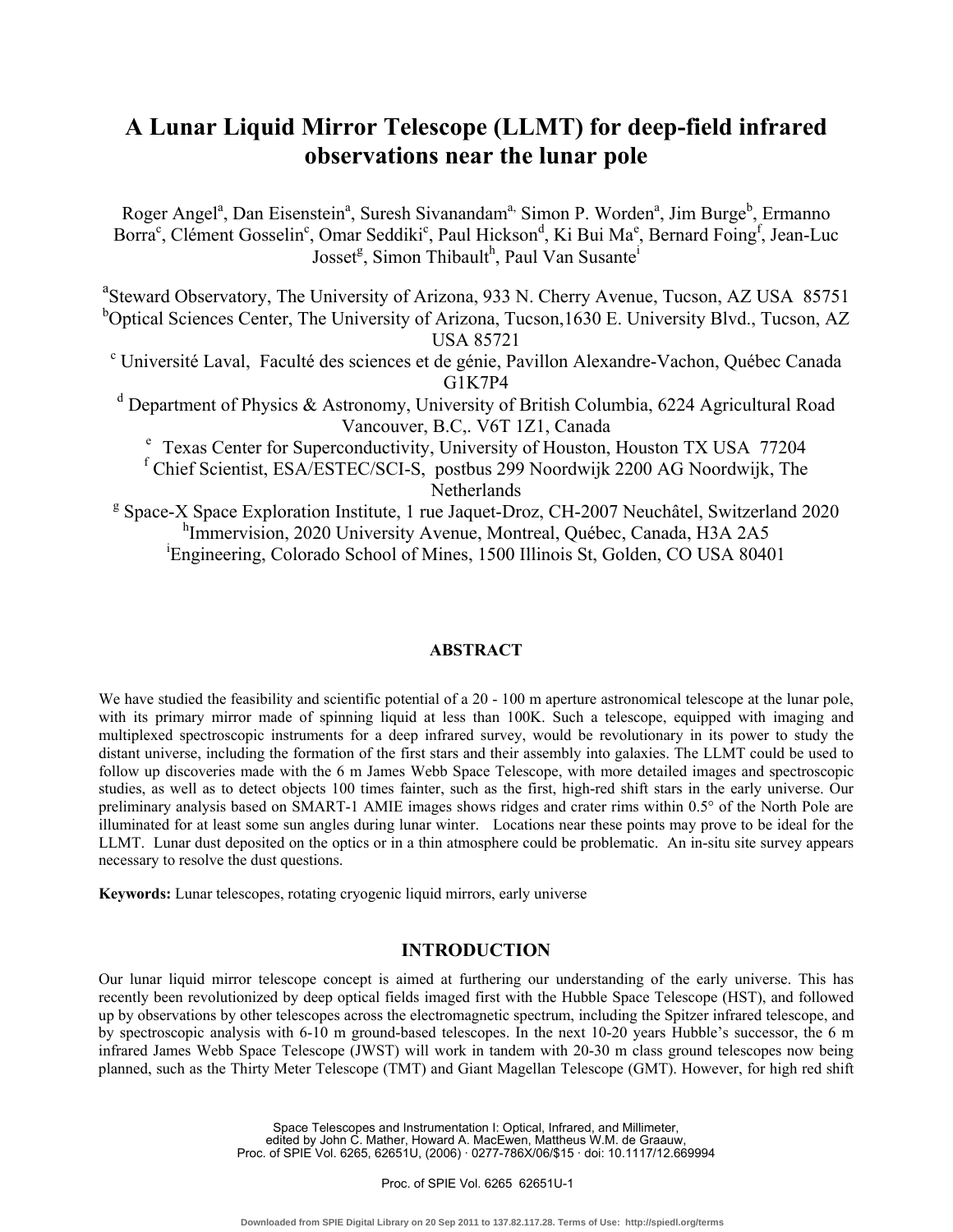studies of the early universe, it will no longer be possible to use larger ground apertures to follow up the very high red shifted faint objects found by the JWST, because of high atmospheric and thermal background in the infrared. To learn more about much deeper fields, a very cold space telescope such as the one we propose will be required, with aperture of 20-100 meters diameter and capable of integrations of days to years with Hubble quality imaging.

The Moon is potentially an ideal location for such ultra-deep observations over the full electromagnetic spectrum, completely free from atmospheric absorption and distortion. Ultra deep fields can be chosen anywhere in the sky that is not compromised by dust in our own solar system or galaxy. From the Moon it is convenient to observe fields at or near the ecliptic poles, because the spin axis of the moon points always close to this direction. This allows a great simplification, in that telescopes do not have to be controlled to track stars around the sky. We can take advantage of the Moon as a stable platform to keep a telescope pointed constantly out along the Moon's spin axis. The field will slowly move (because of the Moon's 18.6 year precession) around the ecliptic pole in a circular path of 3º diameter, at 0.5º per year. An advantage of the ecliptic poles is that they are the two regions on the sky where the infrared sky background from zodiacal dust is minimized, and are thus preferred in any case for deep infrared observations. The lunar telescope one would likely choose to build first would be to survey primarily the infrared in the wavelength range  $1 - 10 \mu m$ , for the following reasons:

 1) It is a spectral region of very high scientific interest, particularly for the study of the early universe. The radiation of the first stars emitted primarily at rest wavelengths from  $0.1 - 1$  micron is red shifted by around a factor 10 to this region.

2) The zodiacal sky background is lowest in the 2-5 µm spectral region, allowing for extremely deep images. The 6-m James Webb Space Telescope (JWST), the successor to HST, is focused on the same spectral region for the above reasons. JWST will obtain the first really deep images of the high red shift universe. We should be clear that while a fixed axis lunar telescope would be exceptional for early universe studies, because there is an abundance of high red shift targets is any direction, it is not useful for rare targets (such as nearby extra solar planets) where we need access the whole sky. For the latter the best location might well be a gravity-free environment far from the warm Earth, such as L2. But the assembly and maintenance of a diffraction- limited 20-100 m diameter cryogenic telescope at L2, a million miles from earth, may well remain beyond reach for the foreseeable future. But the same aperture dedicated to a deep survey may well be feasible on one of the Moon's poles, by taking advantage of a trick to make a very high quality liquid mirror with the aid of gravity.

Primary mirrors made as a spinning dish of liquid in a gravity field represent completely different technology, with the potential to achieve very large size and high optical quality for an affordable system. Liquid mirrors take on a smooth and precise surface automatically, and when rotating in a gravitational field takes the parabolic figure needed for a telescope primary. Mercury has been used to make such inexpensive mirrors with excellent surface quality. The technology is young but its performance is well documented by laboratory tests (Girard & Borra 1997<sup>1</sup>, Tremblay & Borra 2000<sup>2</sup>) as well as by observations (Sica et al. 1995<sup>3</sup>, Hickson & Mulrooney 1998<sup>4</sup>, Cabanac, Borra, & Beauchemin 1998<sup>5</sup>). Zenith-pointing telescope mirrors of liquid mercury have been made at very low cost up to 6-m diameter Large Zenith Telescope Survey, spinning at a few revolutions per minute in the 1-g gravity field of Earth (www.astro.ubc.ca/lmt/lzt), see also Cabanac, Hickson and de Lapparent, 2002<sup>6</sup>). Indeed, it appears that liquid mirror telescopes such as the 6-m diameter system built by Paul Hickson and his collaborators at the University of British Columbia can be constructed for a few percent the cost of corresponding conventional telescope designs of a similar aperture (Hickson and Lanzetta, 2003<sup>7</sup>). Using Mercury as the reflective liquid is not suitable for a lunar survey telescope to operate in the infrared. The reflecting surface must be much colder than the freezing point of mercury, or it will produce a background thermal radiation much brighter than the very dark natural sky background. The Spitzer telescope shows the extremely deep views that can be reached when this background, set by zodiacal dust, is reached with very cold optics. A key requirement is thus to identify such a very cold liquid, about the temperature of liquid nitrogen, that can be made reflective. The lunar poles are the ideal location, because when shielded from the sun, which is always near the horizon, very low temperatures are reached simply by radiative cooling. The Spitzer and Webb observatories similarly operate in direct sunlight, with their very cold telescopes protected by a radiative shield. The Moon provides a highly favorable environment for cold liquid mirror telescopes, with gravity but unlike Earth with no atmosphere or wind and very little seismic disturbance.

The features of a 20-100 m survey telescope, operated at a temperature of  $\sim 80K$  at a lunar polar location, are illustrated by the artist's impression (Figure 1). The dish of reflecting liquid we envisage to be suspended from a superconducting levitation bearing. The secondary mirror (shown schematically as a 5 m disc) and the surface deposition equipment are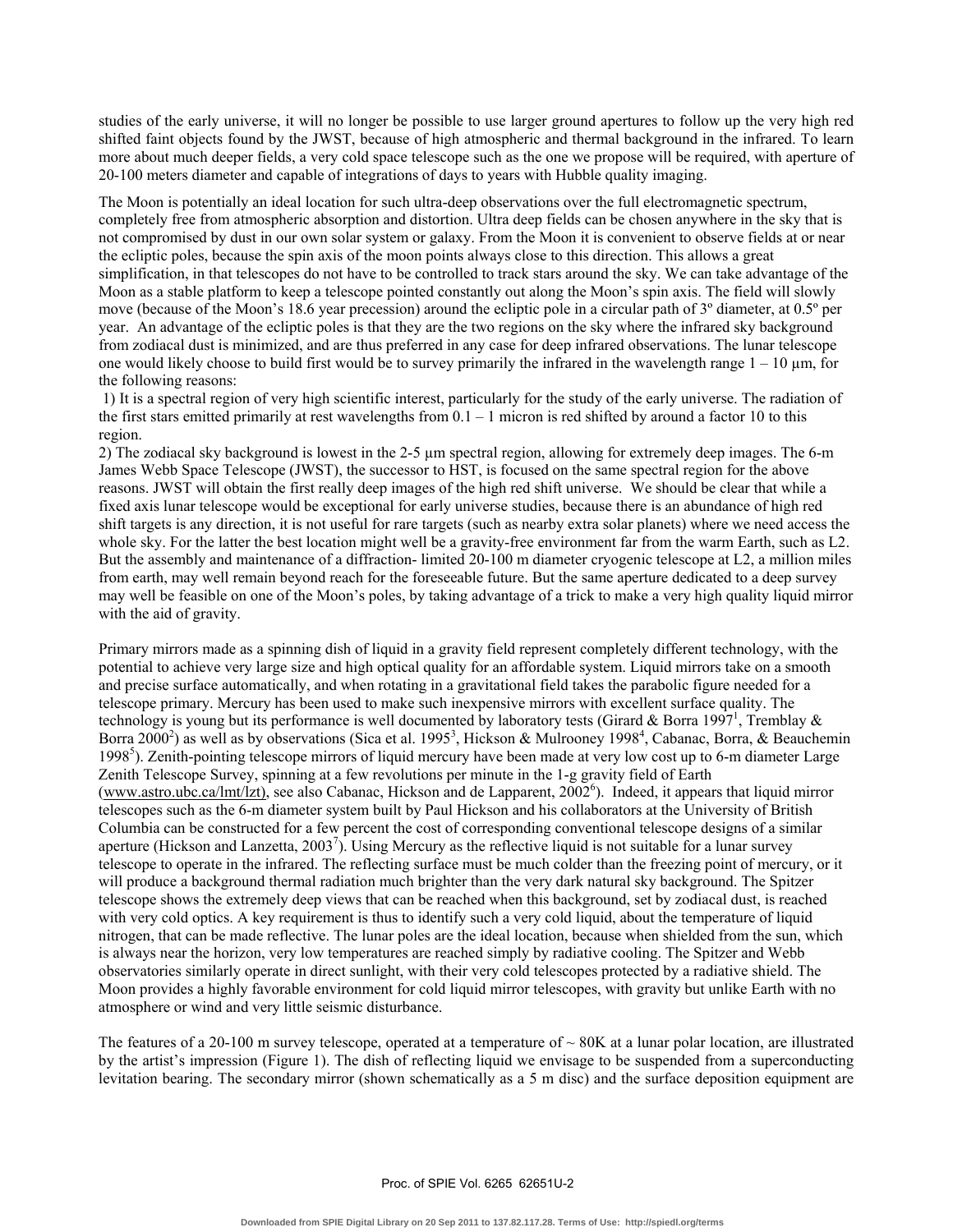supported near the prime focus some 25 m above the dish. The corrected field is relayed through a central hole in the bearing to an instrument module below, shielded from radiation by lunar soil. Three stations around the perimeter would house magnetic drive and stabilization units, and liquid filling apparatus. The telescope is surrounded by a cylindrical solar radiation shield. This would be of very lightweight multi-layer insulation, given the low gravity and absence of wind. The telescope would be built by some combination of astronauts and robots, taking advantage of capabilities developed as part of future lunar exploration – although it may prove most efficient to rely primarily on robots and telerobotic capabilities



Fig 1. Artist's impression of the 20 m telescope. The secondary mirror is erected by extending the six telescoping legs, and the sunshield by inflation. The scientific instruments are below the bearing pier, shielded by lunar soil. (drawn by Tom Connors, University of Arizona).

# **2.0 SCIENTIFIC VALUE**

We recognize that an enormous investment would be needed to realize a large survey telescope on the moon, justifiable only if the scientific reward were commensurate. Even if the LLMT were considerable lower cost than a similar aperture conventional telescope its location on the moon would make it a major expense item in future exploration budgets. The scientific impact would have to be comparable to that of the Hubble telescope. It is also the case that without the strong support of the astronomical community, the necessary investment would unlikely to be sustained over the many years needed.

Our initial conclusion is that there is potentially a superb and unique scientific role in the study of the early universe, because of the potential on the moon of a cooled telescope to reach much deeper in the infrared than is possible from the ground, and to be built at a size that would likely be prohibitively expensive if built from precision panels in free space. The infrared in the wavelength range between 1 and 10 microns is an extremely important region of spectrum because all of the optical and UV processes that dominate the light from galaxies are shifted into the infrared when one looks at galaxies in the early Universe. Notably one can study rest-frame optical and near-infrared (NIR) properties of galaxies at  $1 \le z \le 6$  and study UV and optical properties of galaxies at  $z \ge 6$ , where z is the object's red shift parameter. Modern computer simulations suggest that the first stars form around  $z=20$ . These stars are super massive, very hot, and shortlived; they dramatically alter their environment by their ionization fronts and supernovae. Typically one believes that the stars completely disrupt the initial gas cloud in which they form. After this epoch, the Inter-Galactic Medium (IGM) is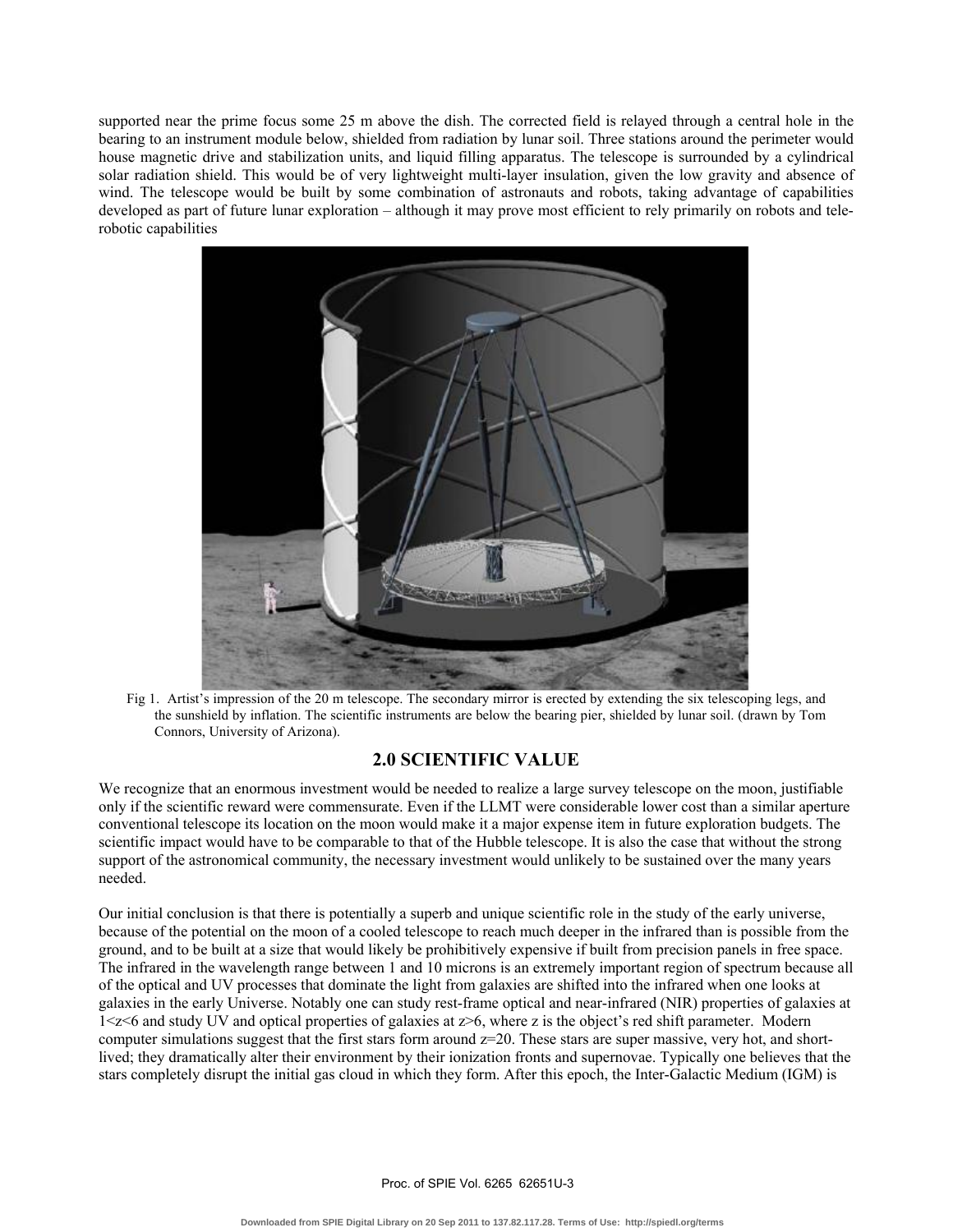likely heated sufficiently that only significantly more massive objects can overcome the thermal pressure and create an environment for gas cooling, collapse, and star formation. These are the first proto-galaxies. The energetic feedback and heavy element production from these early generations of stars provide a crucial boundary condition for the formation of the later generations of stars.

 JWST will likely see early galaxies, but it will not see the first stars and it may not be able to see the early protogalaxies. The additional sensitivity of a much larger lunar telescope is needed. The objects are small such that additional angular resolution above JWST would also be valuable. The first stars radiate near the Eddington luminosity and emit predominantly in the ultraviolet. A 100 solar mass star at z=25 would have a continuum luminosity at 3 microns of roughly 15 picoJanskies. Yet more energy is actually emitted in the Lyman alpha and HeII 1640A lines; spectroscopy might be more efficient. Whether or not the Lyman alpha emission can actually escape the IGM is not presently known, but the HeII 1640A lines would and might reach about 200 picoJanskies (R=1000). Further in the infrared, investigators could look for Balmer lines. These are realistic goals for the 20 m telescope. Astronomers could look for globular clusters forming at high red shift and study this process in relation to the formation of proto-galaxies. Given that these objects are physically small (proto-galaxies at  $z=10-15$  are expected to be marginally resolved by JWST), the additional angular resolution available to a larger telescope would give an increase in sensitivity above the simple increase in light collection. At 50 m aperture, the diffraction limit at 2 microns is roughly 10 milli-arc-seconds (MAS), which corresponds to a spatial resolution of no worse than 70 parsecs (pc). This means that one can study rest-frame optical properties of galaxies at z=3 with resolution equivalent to a ground-based telescope looking at galaxies in the nearby Virgo cluster. Integral-field spectroscopy could open detailed dynamical and stellar population studies of high-red shift galaxies. High spatial resolution would also be advantageous for investigating super massive black holes at high red shift. One would separate the nucleus from the stars at resolutions considerably above that of HST. Integral-field spectroscopy would permit spatially resolved line diagnostics. One can see black holes of 100,000 solar masses radiating at their Eddington luminosity out to  $z=30$ , thereby tracking the growth of black holes along with the growth of galaxies. Of course, the benefits of an IR-optimized observatory have long been recognized, and the James Webb Space Telescope will provide a superb 6m-class facility. One must consider how a large lunar telescope could improve upon JWST. A key aspect is that a telescope that cannot point cannot take advantage of the closest/brightest examples of a class of local objects. In other words, for topics involving nearby galaxies, star formation, or planets, JWST will usually be able to find a much closer example than those found in a small field of view and thereby make up for its smaller size. However, for galaxy evolution, one is interested in distant galaxies as a class, and for high red shifts, even modest survey areas can include a large and representative volume. Hence, the focus on high red shift galaxies as the science driver for the LLMT. The one exception to this guideline is that from the south lunar pole the LMC is in the field of view, in which case one could image the closest example of a particular class of galaxy. Strong gravitational lensing provides a way for a telescope such as JWST to achieve the effective spatial resolution and light collection of a larger telescope. This may be acceptable for some applications, but the amount of cosmological volume that one can probe with such techniques is very small, many orders of magnitude less than for the zenith pointed LLMT.

# **3.0 LLMT DESIGN**

We considered a series of designs beginning with a 2-m precursor telescope, scaling up to 20 m and 100m. The scaling parameters are in table 1. A key consideration is the focal plane instrumentation. A 20 m LLMT telescope will be able to obtain usable infrared spectra at the same limiting magnitude that the JWST can just detect objects, and can detect objects 10x fainter. For a 15' field of view and focal plane array with 18 $\mu$  pixels this would result in a  $\sim$ 1.6 m diameter montage of array detectors. With current technology limits of 2000x2000 arrays we might expect within the next decade that technology will improve to the point where individual arrays might have 4000 pixels on a side – requiring about 120 such chips for imaging. Spectroscopic instruments, which could have a primary mission of following up JWST discoveries would be considerably less demanding on detectors.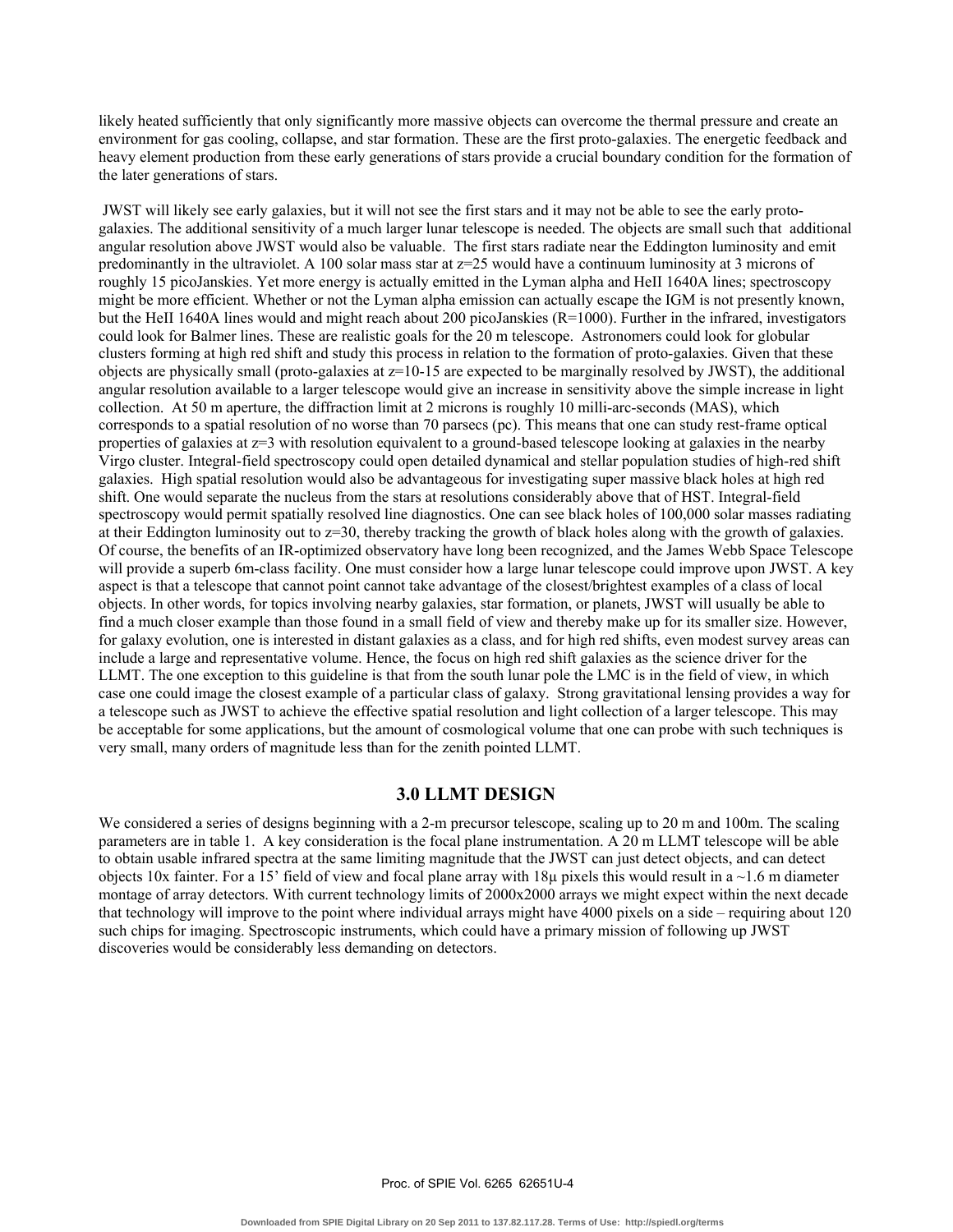| Diameter (m)                  | 2 <sub>m</sub>        | 20 <sub>m</sub> | $100 \text{ m}$     |
|-------------------------------|-----------------------|-----------------|---------------------|
| Mirror area (m2)              | 3 m2                  | 300m2           | 7600m2              |
| Mirror density                | $15 \text{ kg/m2}$    | $3.3$ kg/m2     | 5-10 $\text{kg/m2}$ |
| Primary mass (tons)           | 0.05 <sub>mt</sub>    | 1 <sub>mt</sub> | 50 <sub>mt</sub>    |
| Total mass (tons)             | 0.5 <sub>mt</sub>     | 3 <sub>mt</sub> | 100 <sub>mt</sub>   |
| Field                         | $3.1^\circ$ annulus   | 15'             | $\mathcal{F}$       |
| Diffraction limit $@1\mu m$   | 01 <sup>cc</sup>      | 0.01"           | 0.002"              |
| Pixels $\omega$ 2µm (Nyquist) | $18,000$ / $^{\circ}$ | 45,000          | 45,000              |

Table 1.Scaling parameters for LLMT designs.

## **3.1 Optical Design**

We have examined a number of design considerations for a LLMT. These results follow directly from the work of Hickson at the University of British Columbia whose 6 m liquid mirror telescope has demonstrated seeing-limited imaging performance. The lunar telescope is considerably more challenging because it must be diffraction limited. As part of the study, we have explored off-axis systems that would allow increased sky cover. These however generally suffer from field distortion, typically at the level of a percent or so. But once it exceeds the reciprocal of ten times the number of resolution elements across the field  $(-10<sup>4</sup>)$ , it results in unacceptable image degradation during long exposures. This precludes drift-scanning to accommodate star motion away from the zenith, or any kind of long exposures except for the special case when the telescope is located *exactly* at the Lunar pole or otherwise set to image only a set zenith position, so that a rotation about the symmetry axis of the primary mirror can be made to compensate for Lunar rotation. Designs to circumvent this problem exist but require complex optics and control systems. We conclude that *off-axis LLMT's are not practical*. A large LLMT should therefore have simple optics that view the zenith. Large reflecting or refracting elements are difficult to support and align. The prospect of accurately deploying, or assembling, a large complex corrector at the top of  $a \sim 30$  m high structure on the Moon is daunting. For this reason a Cassegrain type system, with a single mirror deployed above the primary, would be preferred. An example of one such design, with three reflecting mirrors is shown in (figure 2). This design achieves the goal of a 15-arcminute field with diffraction limited images  $\lambda \ge 1$  µm wavelength. The design has an f/1.5 20 m parabolic liquid primary, has a 2.4 m Cassegrain secondary and a 4 m tertiary mirror. The final focus is at f/15, for a field diameter of 1.3 m. The imaging array would be a mosaic of 18 x 18 four-megapixel arrays, with each 18 micron pixel corresponding to 12.4 milliarcseconds. This provides Nyquist sampling of images down to 1.6  $\mu$ m wavelength. This first optical concept has significant vignetting by the focal plane, and options to reduce this are being explored. This type of design is expandable to larger sizes – perhaps as large as 100m diameter.

The distortion in this design is shown for the 15 arc minute field in figure 5 exaggerated by a factor of 100. For a telescope located precisely at the pole, rotation of the star field about the optical system axis would be exactly compensated for long exposures by rotation of the detector. However, if the telescope were only 7 arc minutes (3.5 km) from the pole, the star field and the detector would rotate about one edge of the telescope field. The smear caused by distortion for the above design would be about 1 pixel/hour, about the limit we could accept.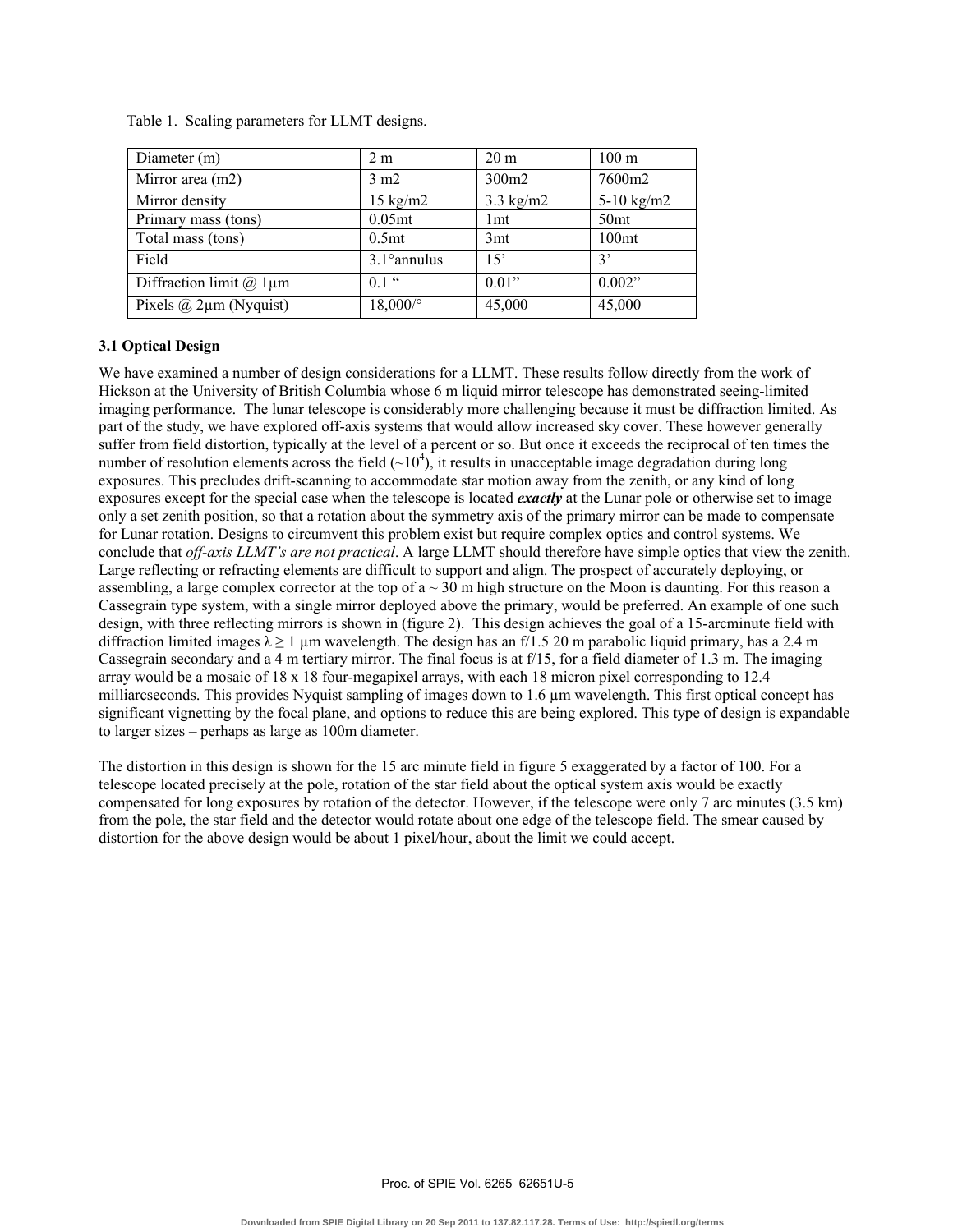

Fig 2. Three mirror telescope design by Dr. Simon Thibault.



Fig 3. Image distortion for the 3-mirror design shown in Figure 4.

#### **3.2 Mechanical Design**

A LLMT provides many mechanical design challenges. One needs a lightweight structure that has high stiffness and good thermal stability. For the primary mirror dish, lightweight honeycomb sandwich panels of graphite-epoxy is probably best. This could be made in segments and assembled by astronauts or robots. A space-frame substructure would provide global rigidity and stability. A very important issue is the dynamic control of the primary mirror. Deformations of the primary mirror and support structure result in redistribution of the liquid on the surface, which changes the loading. If the gravitational potential energy released by the fluid exceeds the elastic energy of the deformation, the mirror will be unstable. The softest mode is usually a global tilt resulting from inadequate stiffness in the bearing and support structure. However, the stiffness required to maintain liquid mirror stability for a 20 m diameter system seems well within current technology for an actively controlled telescope.

#### **3.2 Superconducting Bearings**

A superconducting bearing for the spinning mirror is an ideal choice, because no lubricant is required and there is a large gap that avoids issues of dust contamination. Ki Bui Ma conducted a series of experiments at the University of Houston with "toy" magnetic suspension bearings. Figure 4 shows the experimental setup and the reflected image in the rotating liquid. The superconductor bearing was an inch in diameter and weighed 85 grams, as listed in table 1. The spinning dish of liquid weighed 180 g. The speed of rotation ranged from 40 RPM to 60 RPM to yield a mirror of focal ratio f/1.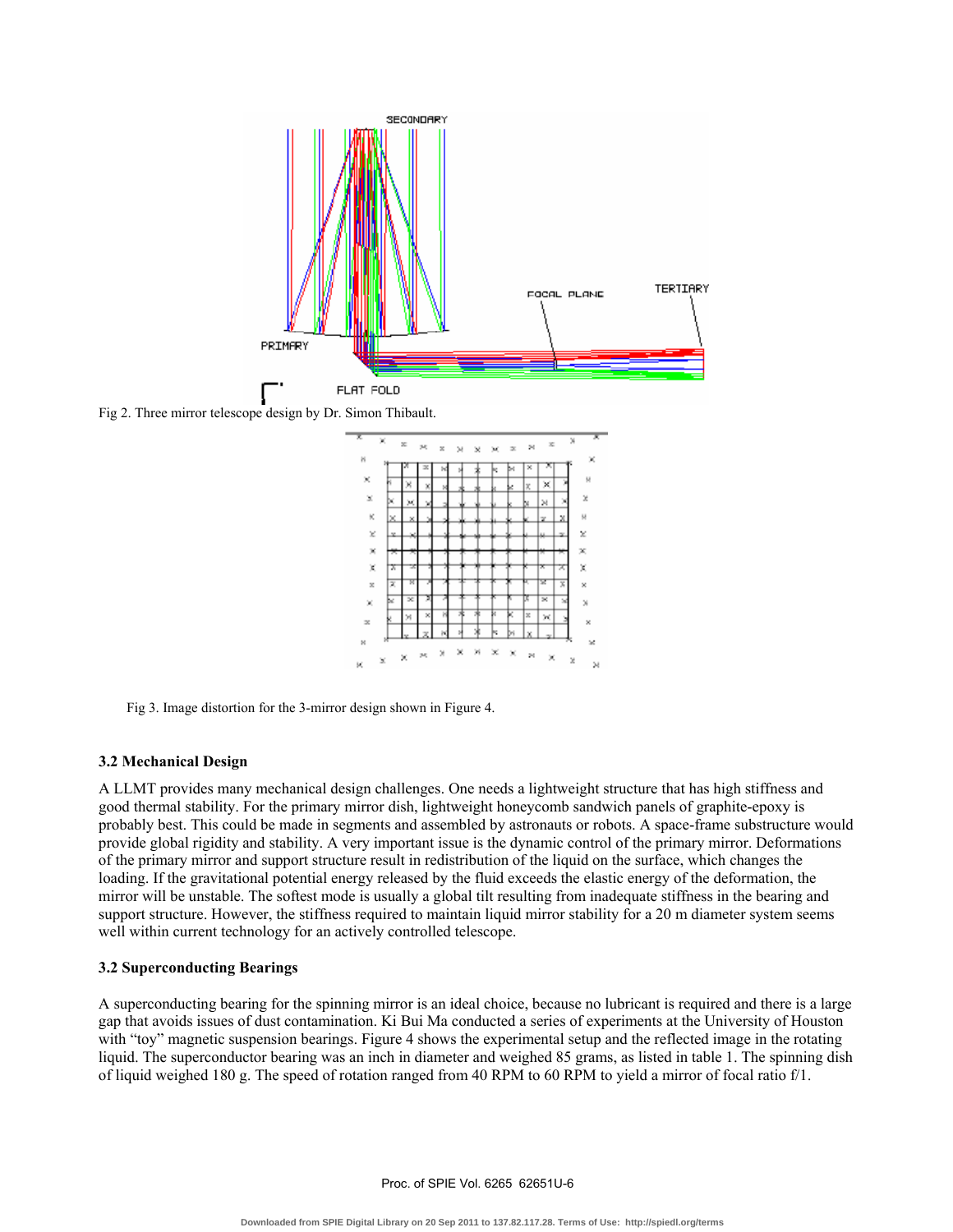The bearing needed to support a 1 ton mass lunar telescope, weighing 160 kg on the moon and applying this force can be crudely estimated by scaling this design. Since the load capacity increases as the superconductor area and we require a factor of 890 times, from 0.18 to 160 kgf, the superconductor diameter must be increased 30 times to 0.75 m. If the scaling is in all three dimensions, the total bearing mass will be 2.4 tons (see table 2). However, the efficiency of mass utilization can be dramatically improved with more sophisticated designs, as demonstrated in smaller versions described in Lee et al  $(1999)^8$ . An optimized bearing with of 0.3 tons is shown in the third column of the table. . We conclude that a superconducting magnetic levitation bearing is ideal and feasible for a large LLMT telescope. In the model we placed the bearing above the center of mass of the spinning dish, for basic passive stability. The drive torque was by eddy currents in the conducting aluminum mirror dish, induced by a rotating magnet below. In operation, we discovered that the period of rotation settled in to equal the pendulum period of the suspended mirror. The radius of curvature of the liquid surface was then equal to the pendulum length. This has the fortunate consequence that wobble of the mirror at the pendulum period did not upset the natural curvature of the surface, which remains fixed with respect to the dish. . Nature showed how to achieve a naturally stable mirror!

For a diffraction-limited telescope the optical requirements are severe, but by adopting this geometry with the bearing at the center of curvature, we would have a good start. For the spin axis to remain vertical to within  $\sim 1$  milliarcseconds, and the gap to be stable to  $\sim 1$  micron, to avoid defocus, the required inherent axial stiffness of the bearing is  $\sim 40$  N/mm and the tilt compliance  $\sim 0.02$  sec of arc/mN\*m. These tolerances would be achieved by active control. A telescope mounted on this bearing would have a resonant frequency of around 2.5 Hz. Fortunately, this is considerably higher than the rotation speed of 0.03 Hz. Still, as a vibration isolator, the bearing will not shield the telescope from vibrations below about 3 Hz.

| Model                 | Simple scale up |                   | Optimized design |  |
|-----------------------|-----------------|-------------------|------------------|--|
| Mirror diameter       | $0.2 \text{ m}$ |                   | 20 <sub>m</sub>  |  |
| Mirror mass           | $0.18$ kg       |                   | 1000 kg          |  |
| Mirror weight         | $0.18$ kgF      |                   | $167$ kgF        |  |
| YBCO diameter         | $25 \text{ mm}$ | $0.75 \text{ m}$  | 1 <sub>m</sub>   |  |
| <b>YBCO</b> thickness | $12 \text{ mm}$ | 0.36 <sub>m</sub> | $0.025$ m        |  |
| Superconductor mass   | $0.055$ kg      | $1.53$ tons       | $0.2$ tons       |  |
| Total bearing mass    | $0.085$ kg      | 2.4 tons          | $0.3$ tons       |  |

Table 2**.** Scaling parameters for LMMT superconducting suspension bearings.



Fig 4. Model of spinning liquid mirror on a superconducting bearing by Ki Bui Ma, University of Houston. (a) shows the bearing, with a nitrogen-cooled YBCO superconductor in the upper cup, and a neodymium magnet in the inverted cup below. The gap is  $\sim$  3 mm. Hanging on 3 strings below is a 20 cm spinning dish of black soy sauce with  $\sim$  8" focal length (b). The lettering is the reflection of a screen above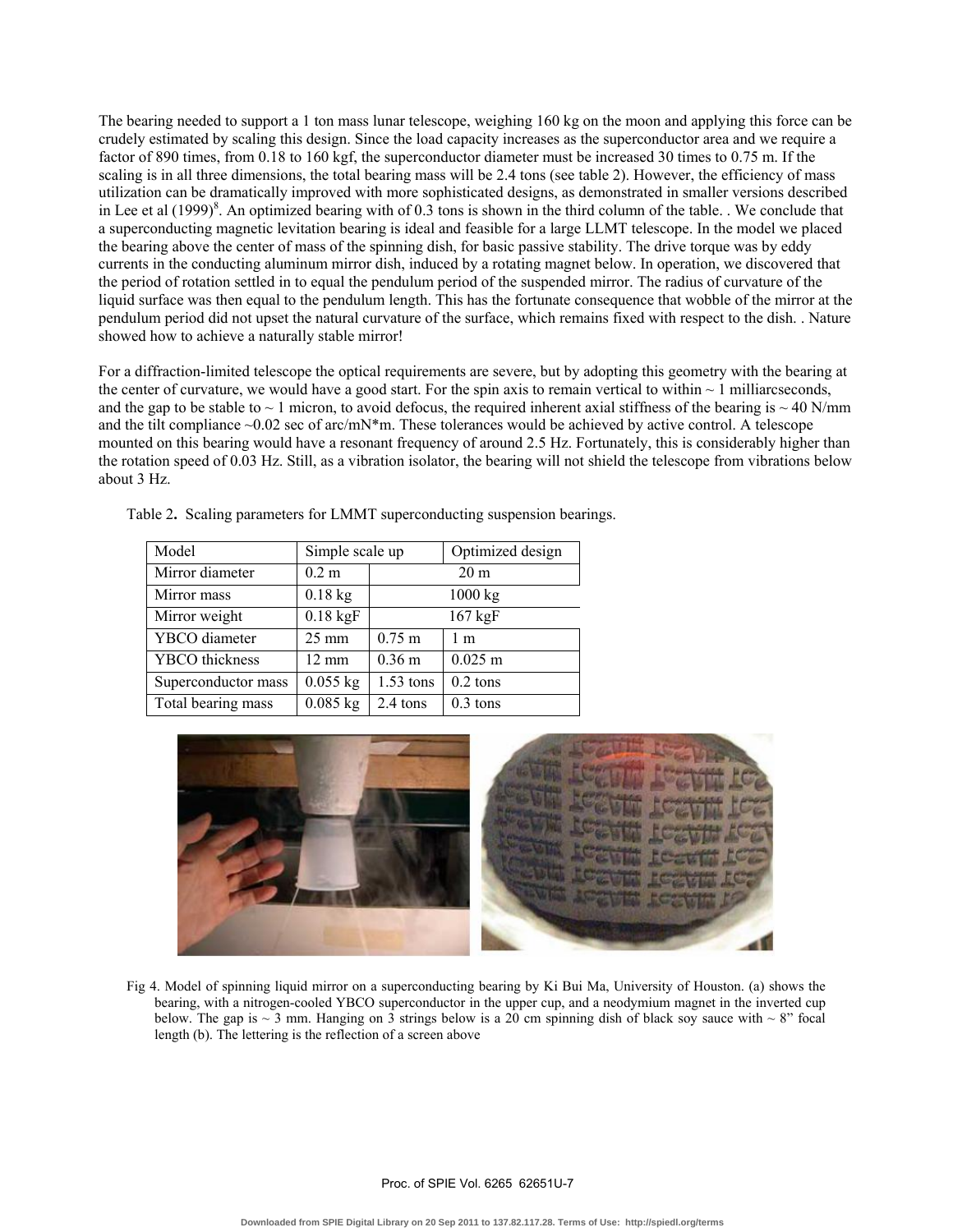#### **3.3 Mirror Liquids and Reflective Coatings**

For thermal emissivity less than the natural zodiacal sky background below 10 microns, the LLMT requires a mirror surface at < 100K. We need a material that is liquid at this temperature, with very low vapor pressure to prevent evaporation, and either intrinsically reflective or able be metallized to become so. We considered three main classes of liquids that could be used: eutectics of alkali metals, which have the advantage of high intrinsic reflectivity; lowreflectivity liquids coated with a thin metallic coating produced by sputtering or evaporation; and low-reflectivity liquids coated with self-assembling nanoparticles. We concluded that the most promising approach was to apply metallic coatings to low temperature, low vapor pressure moderate viscosity liquids. The reflectivities of the alkali metals are very high ( $> 98\%$ ) in the blue and the visible and increase monotonically with increasing wavelength. Thompson (1985)<sup>9</sup> find emissivities of 0.015 for K and Na. Eutectic alloys of alkali metals have lower melting temperatures than their components. Super cooling, very common among liquid metals, should allow even lower temperature liquids. The two other techniques require a substrate liquid that has a low melting temperature, ideally 100 K or less, with a metallic coating. A search of chemical databases shows 1 butene as the most promising candidate, liquid at 90K with a vapor pressure of 10-7 torr.

Liquid could potentially be coated by vaporizing a reflective metal, borrowing from techniques used to coat solid mirrors on Earth. Ermanno Borra and Omar Seddiki conducted a number of experiments at Laval University to explore the parameter space in this important area, starting with liquids at room temperature. They reached an important milestone, namely the demonstration with two different techniques that it is possible to deposit, in vacuum, a metal on a liquid. This was done with a sampling of the parameter space using a variety of liquids at hand. They found it possible to coat only some liquids. Therefore, before identifying cryogenic liquids suitable for a lunar liquid mirror telescope, one must determine the physical characteristics needed for successful coating. These coating experiments have shown that boiling during vacuum coating was a major problem for most liquids tried. They began by studying the effect of viscosity because our experiments so far indicate it may play an important role. It appears that if viscosity is too small there is no coating; if viscosity is too high, the liquid outgases too slowly and boils during coating because of radiative heating from the hot electrodes. We successfully coated polypropelyne glycol with vacuum deposited tin and silver (Figure 5). With this success we believe that a suitably chosen eutectic liquid with a metallic coating is the most promising approach for a LLMT.



Fig 5.Mirror surface of silver on polypropelene glycol deposited by Ermanno Borra, University of Laval.

## **4.0 LUNAR LOCATION ISSUES**

From the previous discussion and experience with large rotating liquid mirror telescopes such as the University of British Columbia's 6m system it would appear that liquid mirror technology is potentially a cost-effective approach for very large telescopes in space. Indeed, the key requirement for such a telescope to operate is a reasonable gravity field such as the moons. However, building and operating such a large instrument on the moon presents a unique set of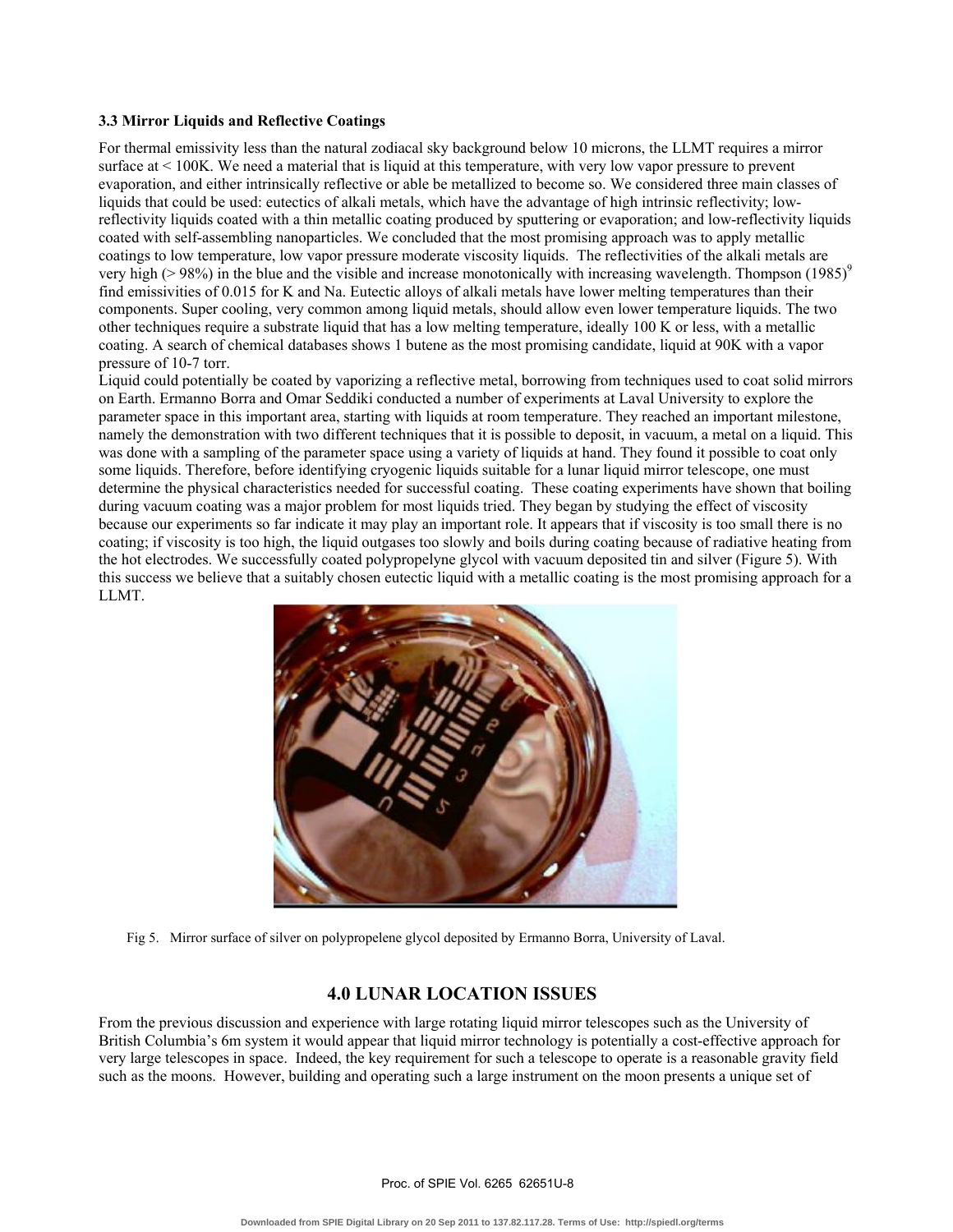challenges and issues (Lester et al 2004)<sup>10</sup>. Whether these issues can be resolved favorable will determine whether our LLMT approach holds any promise.

#### **4.1 Is Lunar Dust an Issue?**

The possibility has been raised of a "dust atmosphere" above the lunar surface that might increase sky brightness or contaminate telescope optics. Apollo missions have shown the lunar regolith to consist of fine-particulate dust. A literature survey suggests two properties of lunar dust we need to consider:

1. Photoelectric charging of lunar surface by the sun levitates and moves dust near the terminator;

2. A dust atmosphere extending to at least 100 km in altitude might exist.

We note these properties were derived from only a handful of observations, outlined below, where the existence of levitated dust was only inferred. There has yet to be a direct detection of levitated dust, and there is no knowledge of any levitated dust level at the poles. But the possibility of surface dust levitation to a high enough level to deposit on our optics, and a dust atmosphere could elevate the sky background reducing the sensitivity of our observations has to be considered. Diverse data from the Apollo era suggest the existence of levitated dust near the terminator. Rennilson and Criswell  $(1973)^{11}$  modeled the horizon glow observed by Lunar Surveyor 7 Lander a few hours after sunset to be forward-scattered light from a dust layer, consisting of 5-6 micron particles, levitated 10-30 cm in the vertical extent. They suggest the ground and dust are photo-electrically charged by high-energy solar photons creating potential differences between dark and bright regions as the terminator sweeps across the surface. Since the dust is charged, it is transported by electrostatic forces. A robust numerical model for this phenomenon is developed by Pelizzari and Criswell  $(1978)^{12}$ . These models are a strong function of solar illumination and only predict low-level dust transport. But due the high obliquity of solar rays in the polar regions, it is possible this would be a negligible effect there. Indeed, a recent paper by Stubbs et al  $(2005)^{13}$  proposes that high altitude lunar dust, as discussed below, might be due to solar charging and interaction with the solar wind. In addition, Apollo 15 and Apollo 17 astronaut and Lunokhod-2 observations suggest a completely different phenomenon of a very high, thin dust atmosphere. Apollo 15 astronauts detected an excess of light while photographing the solar corona in orbit just after sunset. McCoy et. al<sup>14</sup> (1975) claim this as evidence for a scattering source located a few kilometers above the lunar terminator. While in orbit, Apollo 17 astronauts observed streamers just before sunrise suggesting a scattering atmosphere extending beyond the 100 km altitude Apollo orbit (McCoy and Criswell 197415). Lastly, the Russian Lander Lunokhod-2 detected unusually bright sky background with a dependence on the zenith angle of the sun, once again suggesting a scattering atmosphere (Severny et. al 1975<sup>16</sup>). We contacted Apollo 17 astronaut Jack Schmidt, now at the University of Wisconsin, who suggested the following (Schmidt,  $2005^{17}$ ):

*"The "streamers" we saw appeared to be related to the sun with the moon as an occulting disk of sorts. There is at least one paper on this. I do not believe that these extremely long streamers from the sun out into space were indicators of levitated lunar dust but rather of solar activity. There was some broad horizon glow just before sunrise that may have been caused by dust as seen through a very long path, however, in over 30 years, I understand from the Macdonald Observatory people the corner reflectors have shown no sign of dust accumulation on their cubes. Surveyor saw what some have interpreted as levitated dust at sunset and I think that is in their mission reports. Frankly, I don't think it will be a problem and if it is there may be an electrostatic countermeasure"* 

We conclude from our preliminary analysis that the presence of dust, either near the lunar surface or suspended at altitude could be a serious, and perhaps decisive problem for a LLMT. We believe that early resolution of this issue in the proposed US space exploration vision should be a high priority.

### **4.2 Is star contamination by the Large Magellanic Cloud a problem for the South Pole?**

Our initial thoughts were that the South lunar pole might be ideal for a LLMT. However, courtesy of Bernard Foing and Jean-Luc Josset we were able to study the first ever winter images of the North lunar Pole. Solar illumination near the pole shows it is a viable alternative. This data suggests that the North Pole could be a favorable location for a LLMT. In order to determine the optimum locations we studied the differences in scientific potential of the two poles. Of potential concern is the fact that a zenith pointing LLMT at or near the South Pole would have images contaminated to a degree with stars in the Large Magellanic Cloud. Since the LLMT is designed to carry out long integrations on a small field, a dense, nearby stellar population in the field-of-view can cause confusion problems and reduce the usable field-of-view of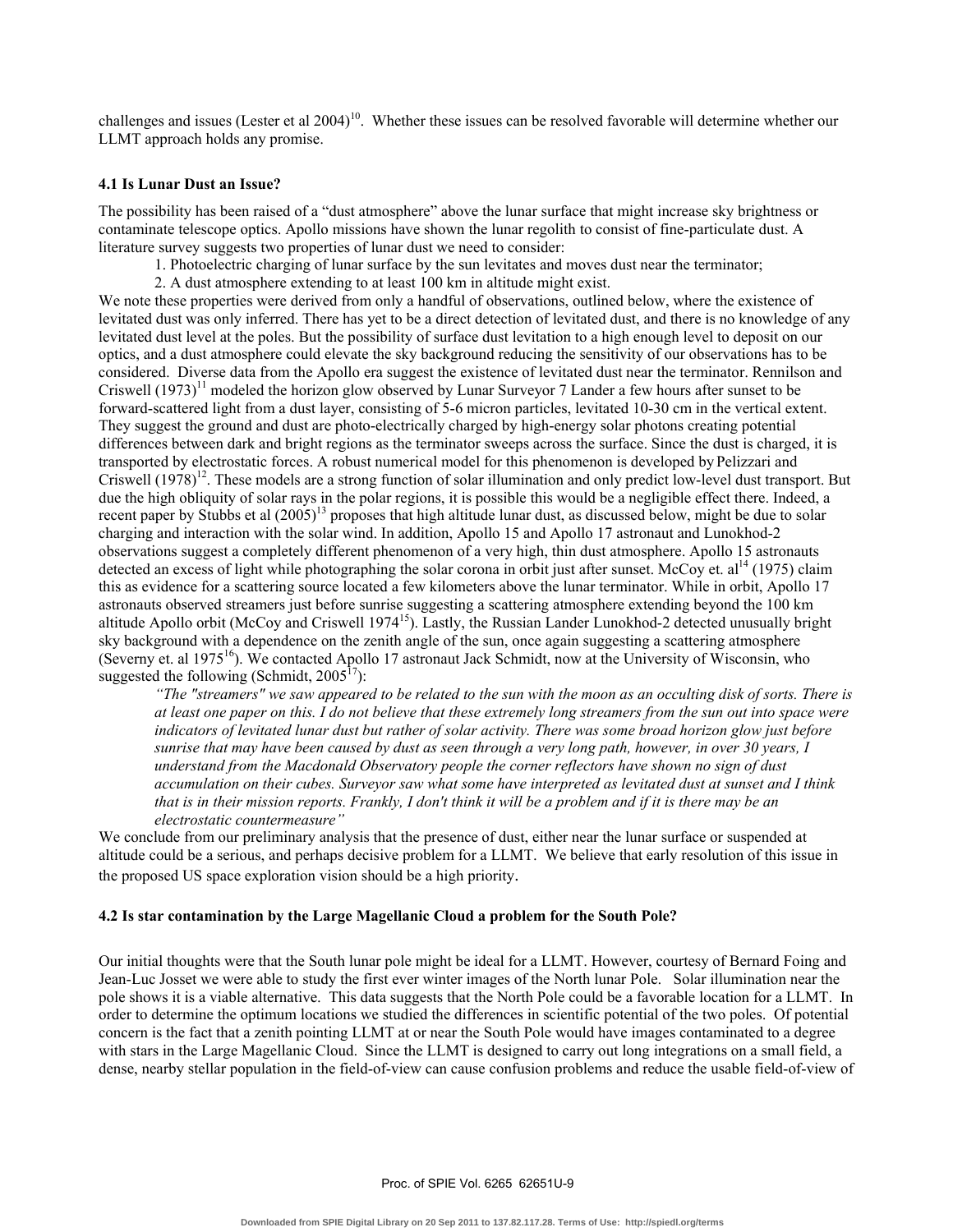the telescope. A telescope located at the South Pole will inevitably see part of the Large Magellanic Cloud (LMC), as noted above. A quick look at the Digital Sky Survey (DSS) R-band plates of the North and South Pole fields, shown in Figure 6 illustrates the potential problem. At an R-band limiting magnitude of 21 there is significant stellar contamination in the South Pole field, though the angular resolution is only 2". At our proposed LLMT sensitivity, we will reach a 5 µm wavelength limit of 26 mag with 0.05" resolution, comparable to Hubble's red-end resolution. This means we will see all of the Main Sequence (MS) stars of the LMC and reach about a magnitude fainter. This may not be an issue if our telescope has sufficiently high angular resolution to resolve out the stars at our sensitivities. The North Pole location, as shown by the contrast in stellar densities depicted in Figure 6, does not experience this problem as it looks well away from the galactic plane with no nearby galaxies in the field of view.

To assess the South Pole site carefully, we need an estimate of the surface density of LMC stars to place constraints on the size of a usable field. We address this by modeling the LMC stellar population using STARFISH (Harris et al, 2001<sup>18</sup>), a code that generates a stellar population and associated photometric values for each star from a specified star formation history (SFH). Using a built-in SFH derived specifically for the LMC, STARFISH generates results that match the observations of a complete LMC stellar catalogue, (Zaritsky et al, 2004<sup>19</sup>) which samples the bright and "giant"-end of the stellar distribution. We extend the model to the faint-end of the MS to get a crude idea of expected stellar surface densities at our sensitivity. We use the catalogue stars within a 5' field of the south ecliptic pole (SEP) to be representative of the top end of the stellar population (Vlimit  $= 22$ ) and derive a stellar density of 0.005 stars/arcsec2. We scale our simulation accordingly to obtain a predicted LMC stellar density of 0.3 stars/arcsec2 down to a Vlimit of 33, corresponding to the faintest MS stars in the LMC. At the M-band diffraction limit, we would expect about 99.9% of field to be usable. To add credence to this analysis, we performed the same analysis using an archival Hubble ACS High Resolution Camera (HRC) F606W image of a field close to the South Ecliptic Pole. This exposure is deeper than the ground-based data and is able to detect V=26 stars in the LMC at 4-sigma. Unlike the DSS observations HST resolves all of the stars. Our simulations predict the number of stars observed in the HST image within a factor of three. If we use the HST-derived surface density for our top-end calibration, we derive a predicted LLMT-observed surface density of 0.7 stars/arcsec2. This translates to a 99.8% usable field in the M-band. The main sources of uncertainty in this analysis arise from the imprecise determination of the LMC SFH, and the luminosity distribution at the faint, low mass end. However, we would require 50 times as many sources as our predictions to decrease our usable field-of-view to 90%. Such a large discrepancy from our modeling seems unlikely, which leads to our conclusion that LMC stars will only be a minor interference to a South Pole LLMT. We thus conclude that either pole would be suitable for the primary scientific objectives of an LLMT. Decisions as to which Pole is optimal would thus be determined by other factors such as potential science payoff from secondary objectives as studying stars within the LMC and logistics factors as availability to power systems and distance from interference.



Fig 6. Comparison of N and S ecliptic poles. Schmidt survey photographic R-band images; Left - South Pole view, Right - North Pole view.  $R_{limit} = 21$ ;  $\angle FWHM = 2$ ";  $\angle FOV = 12$ ' x 12'.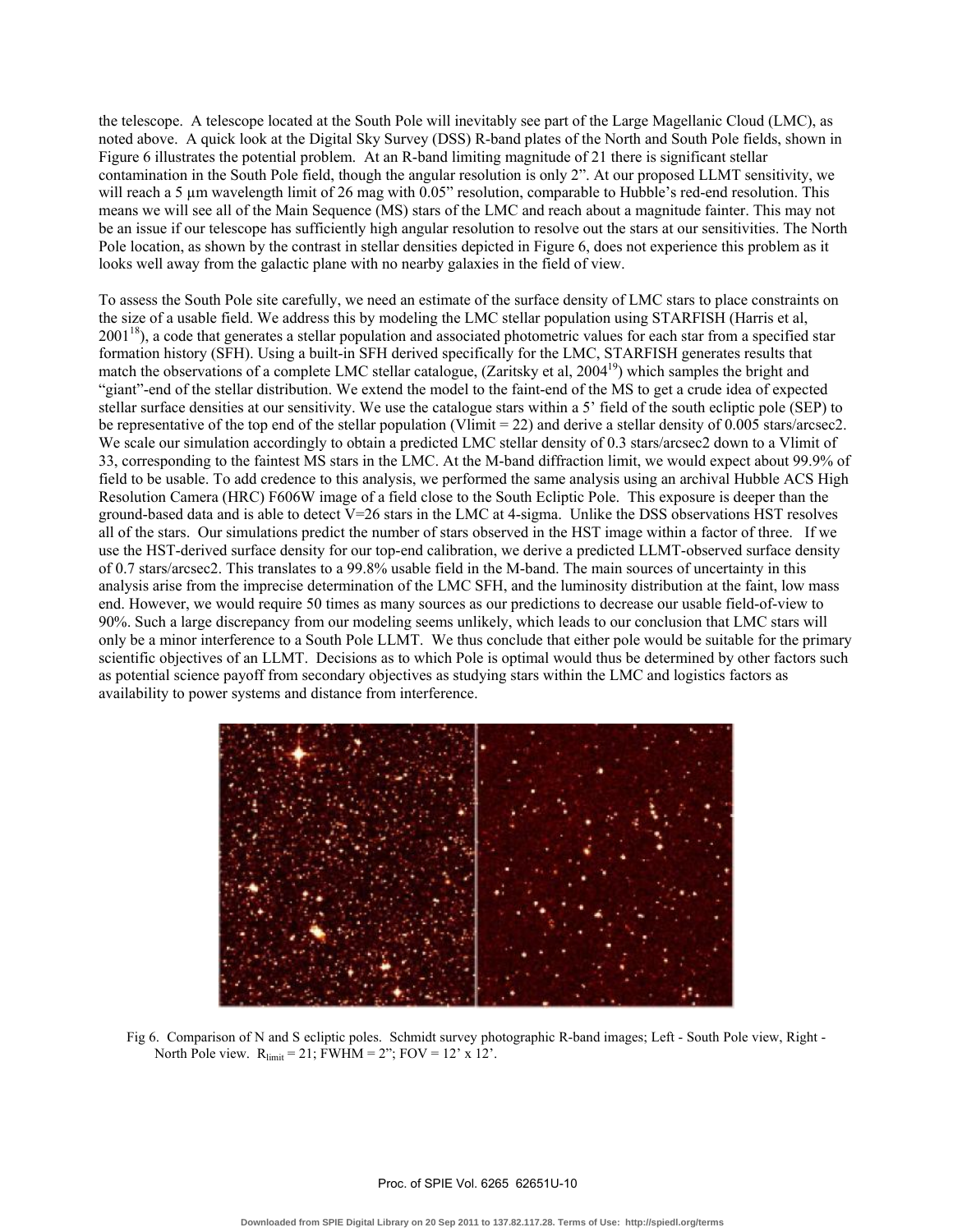#### **4.3 Sky Coverage and Distance from the Lunar Pole**

We consider the case of a zenith pointing telescope with 15 arc minute field. If it is placed directly at the pole, the observed field rotates around its center once per month, at a center 1.55 degree off the ecliptic pole. Over the course of the 18.6 year lunar precession cycle, the view will trace a circle around the ecliptic pole. The result would be to sweep out an annulus 9.7 degrees in circumference and 15' in w centered on the ecliptic pole, dwelling on individual objects continuously for about 6 months. If the telescope is off the pole, the view will sweep around in a circle once per month, and the center of the will slowly move around the ecliptic pole. In 18 years, 2 square degrees would be covered with integration time close to 6 months for all points. An alternate location of especial interest would be at 1.55 degrees latitude from the lunar pole. Here the telescope and detector suite would sweep out a 9.7 degree annulus once each lunar month centered on the lunar pole position, but passing through the ecliptic pole monthly for about 1 day a month . Over 18 years this would provide a 6 month total integration on a 15' square image of the ecliptic pole, dropping off the typically 3 weeks over a 30 square degree area.



Fig 7. Effect of location on sky access for a zenith-pointed telescope with 0.2 degree field of view. The integrated exposure over 18 years is shown in each case. *Left* – at the pole, over 18.6 years the field sweeps out an annulus 3.1 degrees in diameter centered on the ecliptic pole, with continuous integration of ~ 5 months on any one spot. *Center* – 0.2 degrees from the pole, the field sweeps out a half degree annulus each month, covering any one spot every month for a year *Right* – 1.55 degrees from the pole. Each month the field sweeps a 3.1 degree annulus, covering any spot for about 15 hours. The ecliptic pole is seen for this time every month, for a total integration time of 5 months over 18 years.

#### **4.4 Solar Power and Other Location Considerations**

The precise location for an LLMT depends on both scientific and non-scientific factors. For example, to place a telescope exactly at the South lunar pole would place it within the permanently shaded Shackleton Crater (see Bussey et al., 1999 $^{20}$ ). This location could have the advantage of very low ambient temperature and minimal possibility for problems from solar levitated dust. However, this location would be difficult to access for construction and maintenance and would require large amounts of beamed power as well as complicated data relay systems as it is permanently out of the line of sight from the Earth. Moreover, this crater could become the scene of volatile extraction operations that could produce vibrations, dust and other interference with astronomical observations. Alternate locations for an LLMT would be in locations with near continuous solar illumination – so called "peaks of eternal light." One such site is the rim of the Shackleton Crater. These locations have the potential advantage of easy access to solar power during most of the lunar day-night cycle, benign thermal conditions and potential frequent direct access to the earth for communications. Based on our conclusion that the North lunar pole offers a deep view less contaminated by faint stars, we investigated its suitability for LLMT sites. A good study of lunar polar illumination was made from the 1994 Clementine data, which was orbiting at a time of winter at the south pole and summer in the north. A recent Nature article by Bussey et al  $(2005)^{21}$  identifies permanently illuminated locations during summer at the North Pole. However, until now there have been no observations of the North pole in winter. Fortunately, the ESA SMART-1 probe arrived at the moon during our Phase I work. In a collaborative effort with ESA's lunar orbiter team, we obtained the first images of the North Pole in winter. SMART-1 arrived at the Moon in November 2004 and has since spiraled down to a polar orbit. During the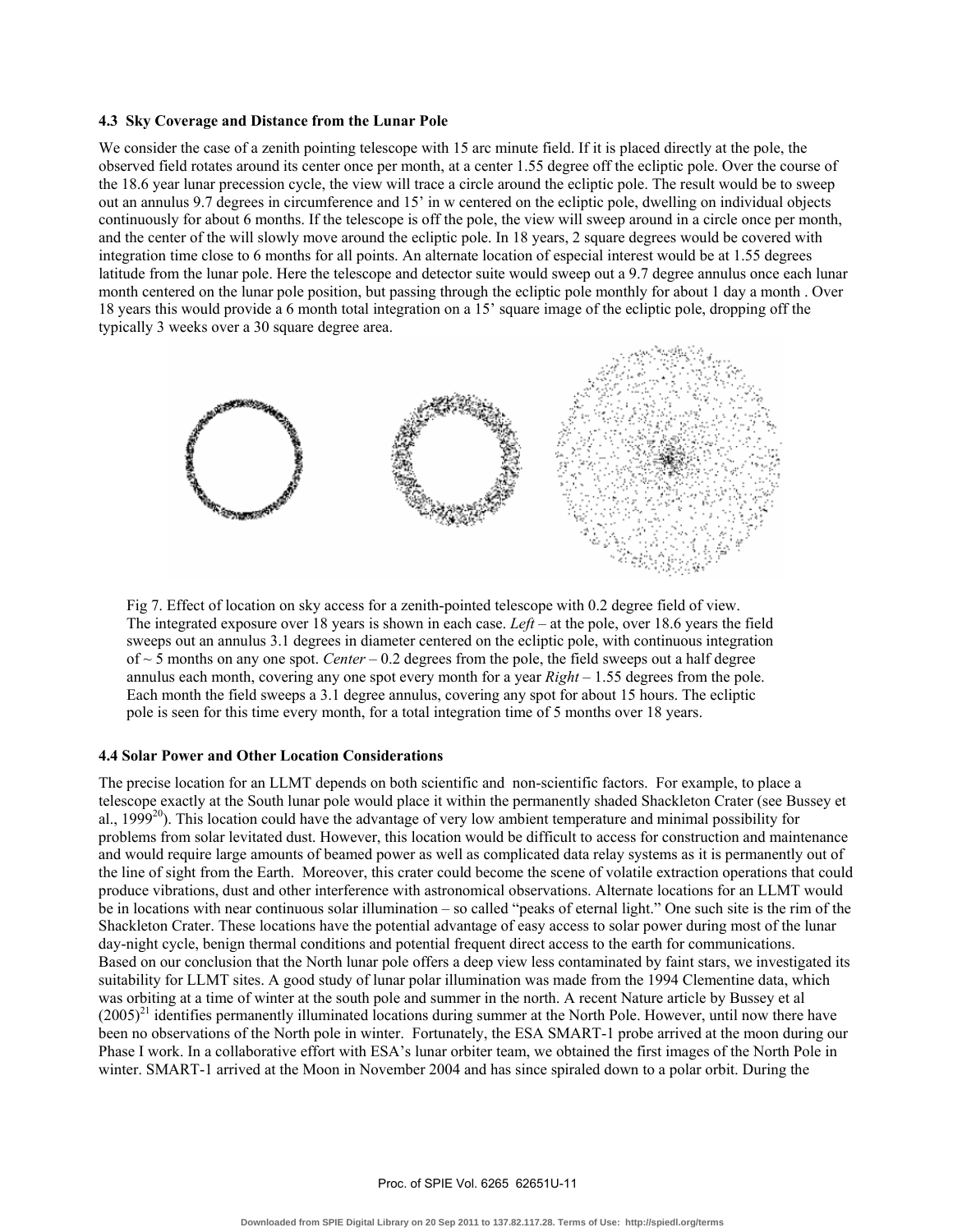commissioning period and between orbit modifications, the orbiter imaged strips of Moon with its 5°× 5° AMIE camera. We analyzed available images of the North Pole region (hereafter NPR) acquired during that period, which was close to the January 25th 2005 winter solstice. Our preliminary analysis shows ridges and crater rims within 0.5° of the North Pole are illuminated for at least some sun angles during lunar winter. The SMART-1 images indicate that solar power for a polar telescope could be obtained even in winter from locations within 15-20 km from the true pole. The North Pole lies in a lunar highlands area and appears to have to peaks within  $\sim$  20 km of the pole that between them even in winter could provide permanent solar power transmitted either through cables or beamed via microwave links. The SMART-1 data from Jan 19 2005 reveals an illuminated peak near the pole corresponding to one of the permanently sunlit areas in the 1994 Clementine summer data (Foing, et al, 2003<sup>22</sup>). Additional data from SMART-1 during 2005-6 will help refine thee results by providing a complete illumination map of the polar region for the entire year. This will enable us to determine the best locations – both at the pole and at 1.55 degrees to access the ecliptic pole. The data to date suggests that a LLMT might be built during the lunar summer using natural illumination. As noted above we believe there are two viable modes of operating a LLMT. One mode would obtain very deep images of an annulus centered on the pole and covering slightly more than one square degree. A second mode would place the LLMT at a location 1.55 degrees from the pole pointed at the ecliptic pole. This would produce a "hula-hoop" pattern on the sky with only a single region at the ecliptic pole having very deep images. However, this small patch of sky would be repeatedly imaged once each lunar month enabling synoptic observations within this region. And the image from this 15 arc minute field would be just as deep as for the larger area in the alternate scheme covered during the 18.6 year observing run – albeit with much less deep integration times. Since  $z=10$  objects have a time dilation where transient events observed from earth appear to evolve 10x slower, interesting scientific opportunities may exist. For example, supernovae in the early universe could be followed even allowing for time dilation by a factor of 10. The scientific advantages and regrets from these two modes will need to be fully investigated.

## **5.0 PRECURSOR MISSIONS**

While the data we have obtained to date suggests the North lunar pole offers superior benefits it remains to determine a specific set of locations upon which to focus future efforts. Understanding the scientific factors will be important if, for example, plans are made to dedicate one pole to intensive development activities that would generate dust, and the other to quieter scientific activities. Existing Clementine data and ESA SMART-1 data offers us an opportunity to obtain the necessary information to fully characterize a range of potential sites. Within this trade must be a determination of whether sites at or near the pole or 1.55 degrees off the pole are more scientifically advantageous. We believe a low cost lunar Lander will be needed to resolve the over-riding issue of lunar dust.

It does not appear possible to resolve without more data the issue of whether naturally levitated dust will be a factor at the poles. In addition, line of sight views of earth and the sun will be needed to definitively select a suitable site. An in situ site survey covering summer and winter is therefore needed. A site survey mission should have several key capabilities. It would need to determine whether the sky background is raised by a dust atmosphere. This would be done in the infrared and visible bands for at least a year to cover both lunar winter and summer. In addition, it would be placed right at the best candidate site to directly measure the horizon location, and possible obstacles relative to the sun for the same period. In addition it would need to determine whether the ambient dust environment presents a serious threat to optical, particularly liquid surfaces. At the end of the one year mission, we would measure the result of simulated human and robotic activities at various distances to see what level of activity is acceptable before dust on the optics becomes a problem. We have sketched what a simple instrument package might look like in Figure 8. We envisage a payload mass of no more than 10 kg. To be practical such a site survey must be light weight and represent an affordable mission. Millennium Space of El Segundo, CA has designed lunar Lander missions with estimated costs of \$50M US. We believe such a low cost approach is a critical next step. in obtaining the necessary data and support to further develop the LLMT concept.

Assuming successful site survey missions an intermediate step could be to construct and deploy automatically on the lunar pole a 2m class LLMT which could undertake an already unique deep survey and serve as an engineering validation. We have produced preliminary designs for a 1.7 meter wide field telescope with diffraction limited resolution 0.3 arcsec at 2.5 microns wavelength. This system has a 3 degree annular field, 14 minute wide which would be fully covered by a ring of forty 4096 square detector arrays with 0.2 arcsec pixels. The different detectors would have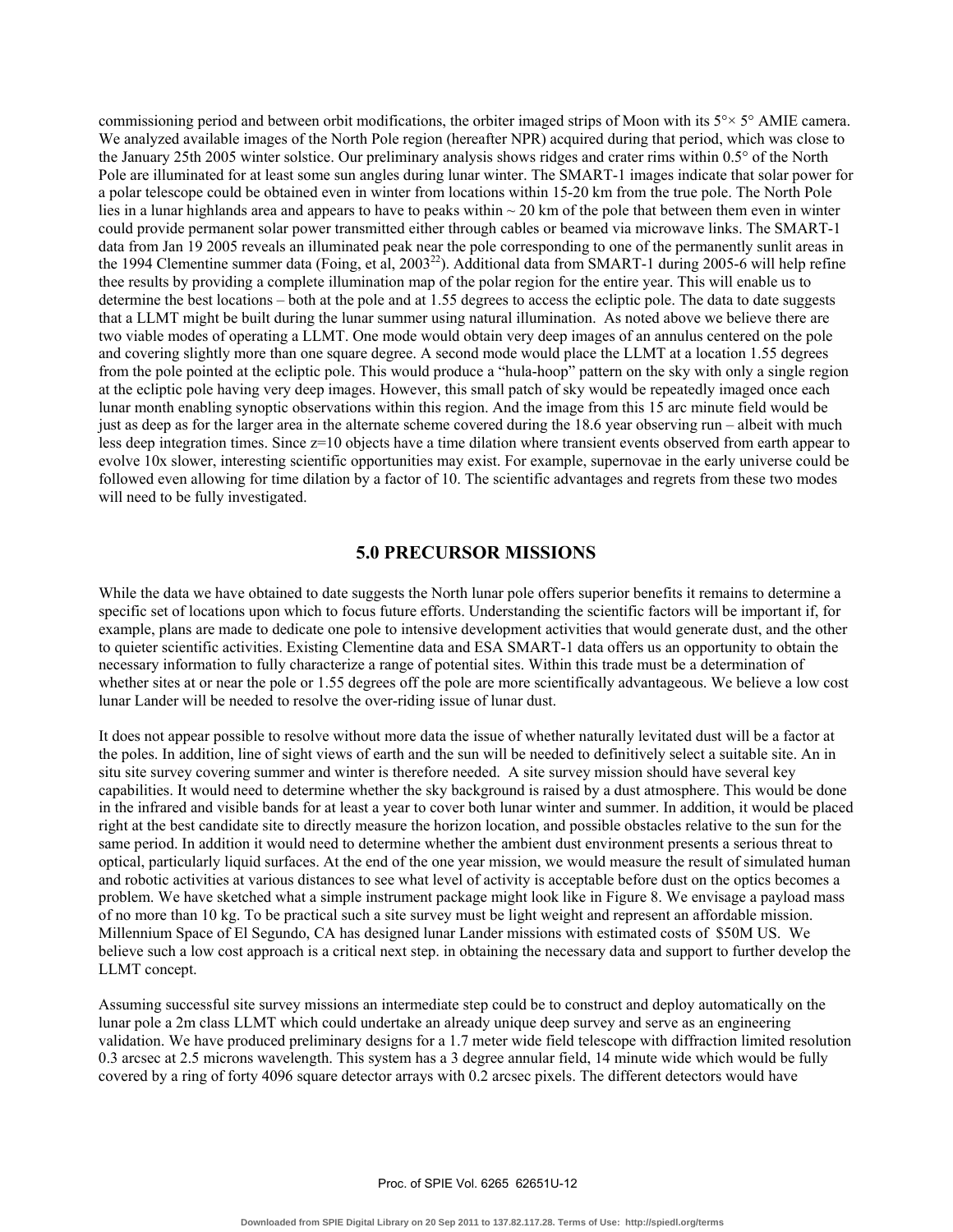different filters in front (like the present Sloan digital sky survey camera), so as to provide up to 40 wavelength bands. Its limiting sensitivity in any one band would be some 25 times deeper than the Spitzer Telescope in the same band i.e. 20 nJy at 3.5 µm. Located 1.55 degrees from the pole, it would provide a deep finder survey that could be of great value in optimizing the JWST program, if it were in place at the same time. Our preliminary analysis shown in Table 1 suggests a relatively low weight and limited complexity 2m system is possible. Such a test and validation mission could easily be part of proposed NASA sortie missions to one of the lunar poles late next decade.



Fig 8. Design concept for a micro-Lander to conduct a site test at the pole. Sensors measure dust deposition and any thermal emission from a dust atmosphere above. Cameras view the terrain and sun around the horizon.

# **6.0 SUMMARY AND CONCLUSIONS**

We have proposed a novel Lunar Liquid Mirror Telescope (LLMT) concept. Making use of lunar gravity we believe a rotating liquid mirror telescope of 20-100m diameter might be affordably constructed at one of the lunar poles. Such an instrument could provide unique insights into the early universe – at epochs prior to galaxy formation during which the first stars were formed, providing important constraints on current fundamental astrophysical and cosmological issues such as the origin and nature of dark matter and dark energy.

Technology appears available to make such a telescope feasible and affordable considerably sooner than would be possible for a free-flyer of similar aperture. However, a LLMT has significant limitations. It only points at a limited annulus near the lunar pole and is not suitable for general purpose astronomical investigations of the type possible with free-flying observatories such as the James Webb and Hubble Space Telescopes. These limitations and the likely significant costs argue for an in-depth analysis and debate within the astronomical community trading costs versus scientific benefits. Moreover, the feasibility of a LLMT depends critically upon the level of infrastructure and support from the proposed space exploration vision. For example a 2m diameter scaled LLMT could be accomplished as an early part of proposed lunar sortie missions late next decade. While having LLMT as a part of this exploration vision could enhance its likelihood and make it affordable, having such a major scientific mission closely tied to high priority human exploration could also threaten its success and even limit other high priority scientific missions not so closely tied to human activities. These issues must be fully examined as part of the scientific dialogue we propose to begin now. There may be significant technical limitations with our LLMT concept. We have not yet identified a suitable liquid for low-temperature operations on the lunar surface, but are optimistic such a material can be found or developed. More significantly there remain potential show-stopping problems with lunar dust. If measurable quantities of lunar dust are suspended at distances of tens of meters to hundreds of kilometers above the lunar surface the scattered light from this material could eliminate any advantage a LLMT might have for investigating the early universe. We propose an early low-cost lunar robotic Lander mission to determine whether these problems exist. In addition such a Lander could find and characterize the optimal location for a LLMT. The possibilities of interference from other human and robotic activities on the moon is also a concern, albeit one that might be solved with appropriately-selected thin liquid films